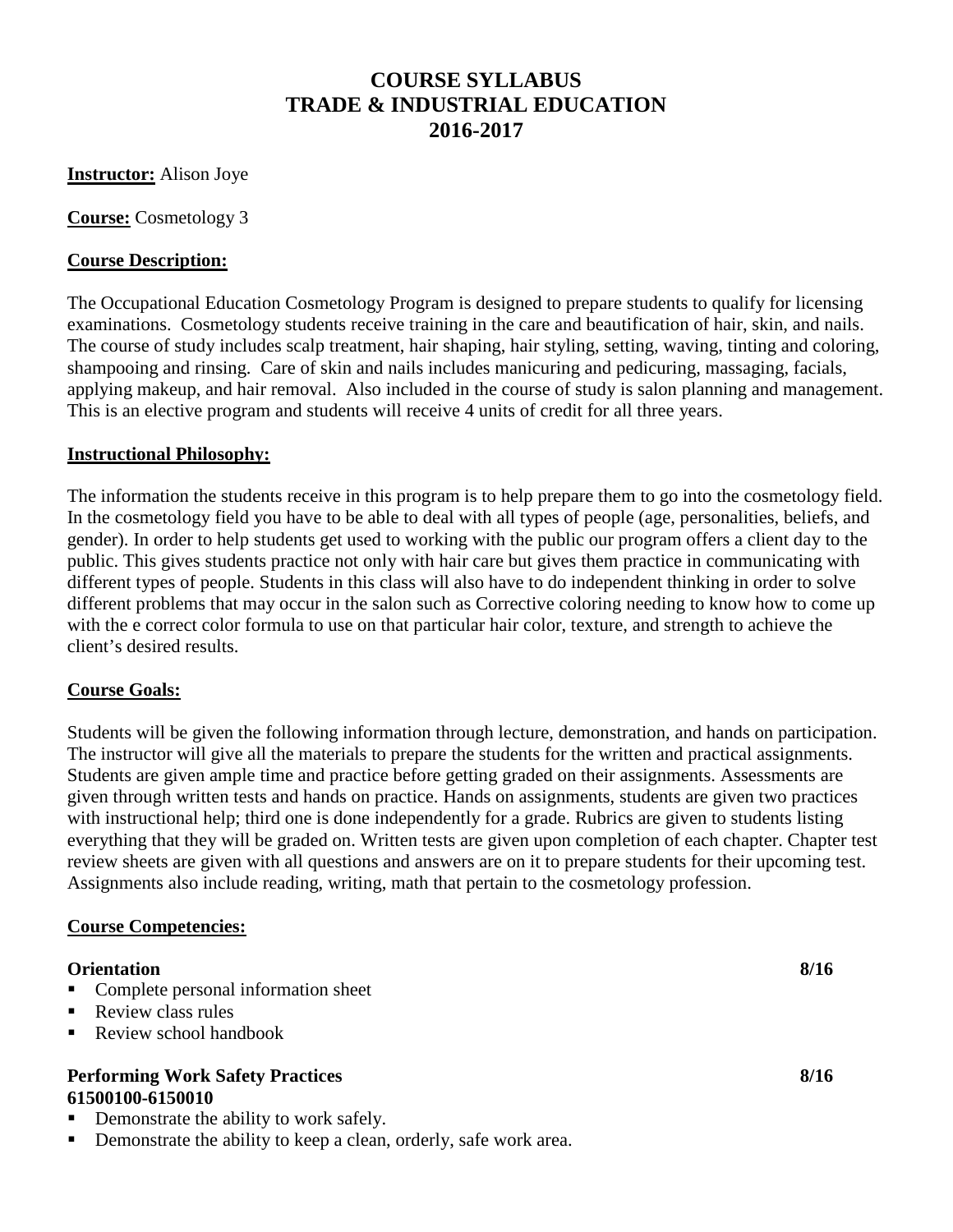- Operate a fire extinguisher.
- Oualify in first aid procedures.
- Demonstrate the safe use of hand and power equipment.
- Complete safety test.

### **Hair Removal 08/17**

#### **61500319-61500323**

- Describe the elements of a client contraindicate for hair removal
- Name the conditions that contraindicate hair removal in the salon
- Identify and describe three methods of permanent hair removal Demonstrate the techniques involved in temporary hair color

# **Facials 08/18 9/1 61500313-61500317**

- List and describe various skin types and conditions
- Understand contraindications and the use of health screening forms to safely perform facial treatments
- Identify the various types of massage movements and their physiological effects
- Be able to describe different types of products used in facial treatments
- Understand the basic types of electrical equipment used in facial treatments
- Demonstrate the procedure for a basic facial
- $\blacksquare$

### **61500319-61500323**

- Describe the various types of cosmetics and their uses
- Demonstrate an understanding of cosmetics color theory
- Demonstrate a basic makeup procedures

#### **Nails, Tips, Gels, and Wraps 09/15 10/10 6150037, 61500309**

- Identify the supplies needed for nail tips and explain why they are needed.
- Identify the three types of nail tips.
- Demonstrate the proper procedure and precautions to use in applying nail tips.
- Demonstrate the proper removal of tips.
- List four kinds of nail wraps and what they are used for.
- Explain benefits of using silk, linen, fiberglass, and paper wraps.
- Demonstrate the proper procedure and precautions used in fabric wrap application.
- Describe the maintenance of fabric wrap. Include a description of the 2-week and 4-week rebalance.
- Demonstrate the proper procedure and precautions for fabric wrap removal.
- Define no-light gels
- Demonstrate the proper procedures for applying no-light gels

# **Hair Coloring 10/13 11/21**

### **61500264-61500276**

- Identify the principles of color theory and relate them to hair color
- Explain level and tone and their role in formulating hair color
- List the four basic categories of hair color, explain their chemicals effects on the hair, and give examples of their use

**Makeup 09/02 09/12**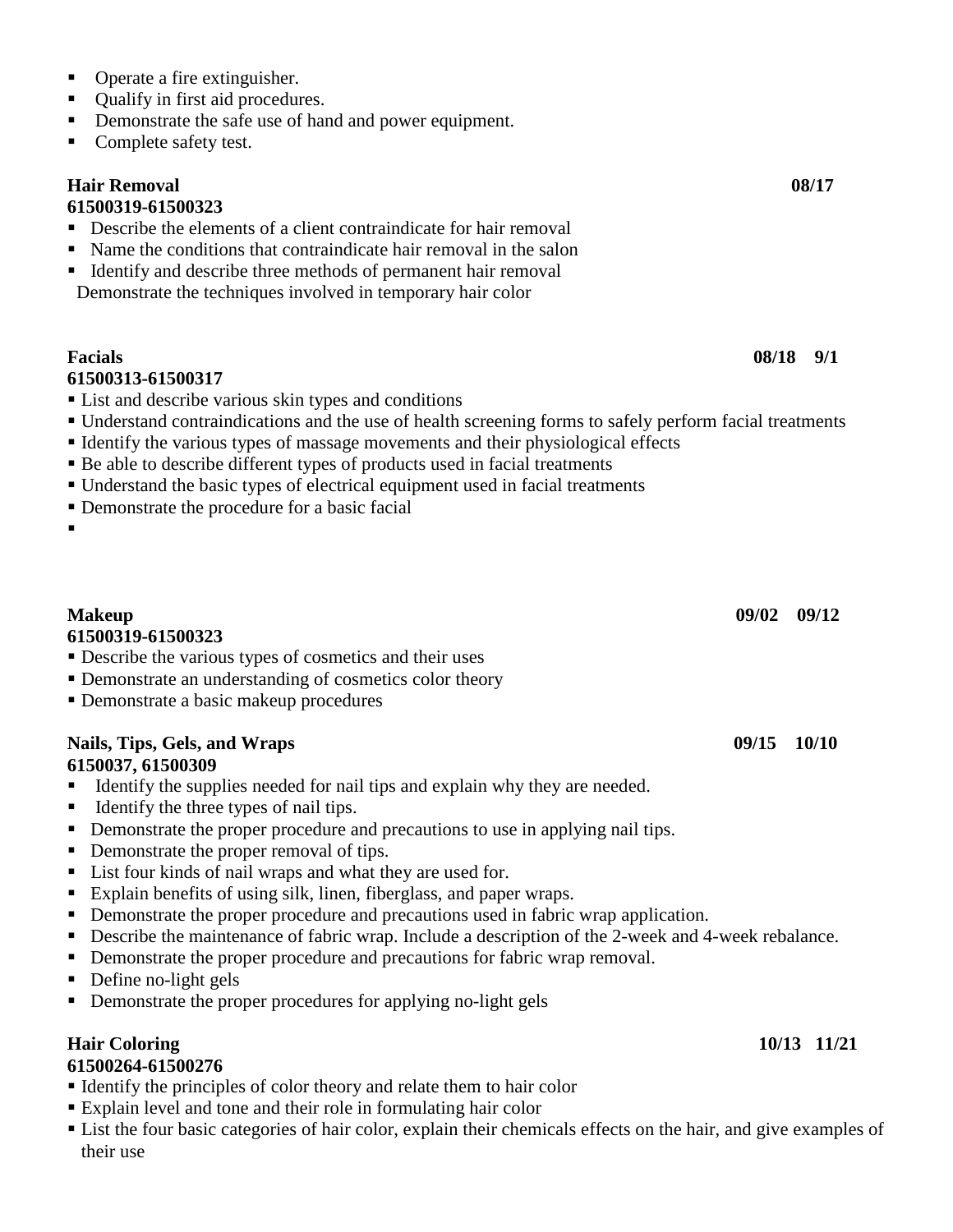- Demonstrate application techniques for temporary colors, semi-permanent colors, permanent colors, demipermanent colors, and lighteners.
- Demonstrate special-effects hair coloring techniques

| <b>Wigs and Hair Enhancements</b>                                                                                                                                                   |       | 12/01 12/12     |
|-------------------------------------------------------------------------------------------------------------------------------------------------------------------------------------|-------|-----------------|
| 61500254-61500255<br>Style a wiglet.                                                                                                                                                |       |                 |
| Style a wig.                                                                                                                                                                        |       |                 |
| Study for mid-term exam                                                                                                                                                             |       |                 |
|                                                                                                                                                                                     |       |                 |
| <b>State Board Practical Prep</b>                                                                                                                                                   |       | $01/05$ $02/05$ |
| <b>UV Gels</b>                                                                                                                                                                      | 02/06 | 02/20           |
| 61500307, 61500309                                                                                                                                                                  |       |                 |
| • Identify the supplies needed for UV gel application.                                                                                                                              |       |                 |
| • Demonstrate the proper procedure for maintaining UV gel services using forms over tips and on natural<br>nails                                                                    |       |                 |
| <b>Salon Planning and Development</b>                                                                                                                                               | 02/23 | 03/13           |
| 61500403-61500408                                                                                                                                                                   |       |                 |
| Design a salon.                                                                                                                                                                     |       |                 |
| Order supplies and retail merchandise.<br>п                                                                                                                                         |       |                 |
| Order salon equipment and furniture.<br>п                                                                                                                                           |       |                 |
| Establish salon financial and client records.                                                                                                                                       |       |                 |
| Establish client appointment schedule.<br>п                                                                                                                                         |       |                 |
| Establish employee work schedule and payroll.<br>ш                                                                                                                                  |       |                 |
| <b>Demonstrating Cosmetics and</b><br><b>Skills for Salon Management</b><br>61500401, 61500402<br><b>Site Planning</b><br>Distinguish between lease and rent.<br>Plan a salon site. | 03/16 | 03/27           |
| <b>Acrylic Nails</b>                                                                                                                                                                |       | 04/06 04/17     |
| 61500307-61500309                                                                                                                                                                   |       |                 |
| List the supplies needed for acrylic (methacrylate) nail enhancement application.                                                                                                   |       |                 |
| Demonstrate the proper procedure for applying acrylic nail enhancements using forms over tips, and on                                                                               |       |                 |
| natural nails.                                                                                                                                                                      |       |                 |
| Implement the proper procedure for removing acrylic nail enhancements.                                                                                                              |       |                 |
| Explain how the application of odorless acrylic product differs from the application of traditional acrylic<br>products.                                                            |       |                 |
| On the Job                                                                                                                                                                          | 04/20 | 04/30           |
| Describe the qualities that help a new employee succeed in a service profession                                                                                                     |       |                 |
| List the habits of a good salon team player.                                                                                                                                        |       |                 |
| Explain the function of the job description.                                                                                                                                        |       |                 |
| Describe three different ways in which salon professionals are compensated.                                                                                                         |       |                 |
|                                                                                                                                                                                     |       |                 |

**Create a personal budget.**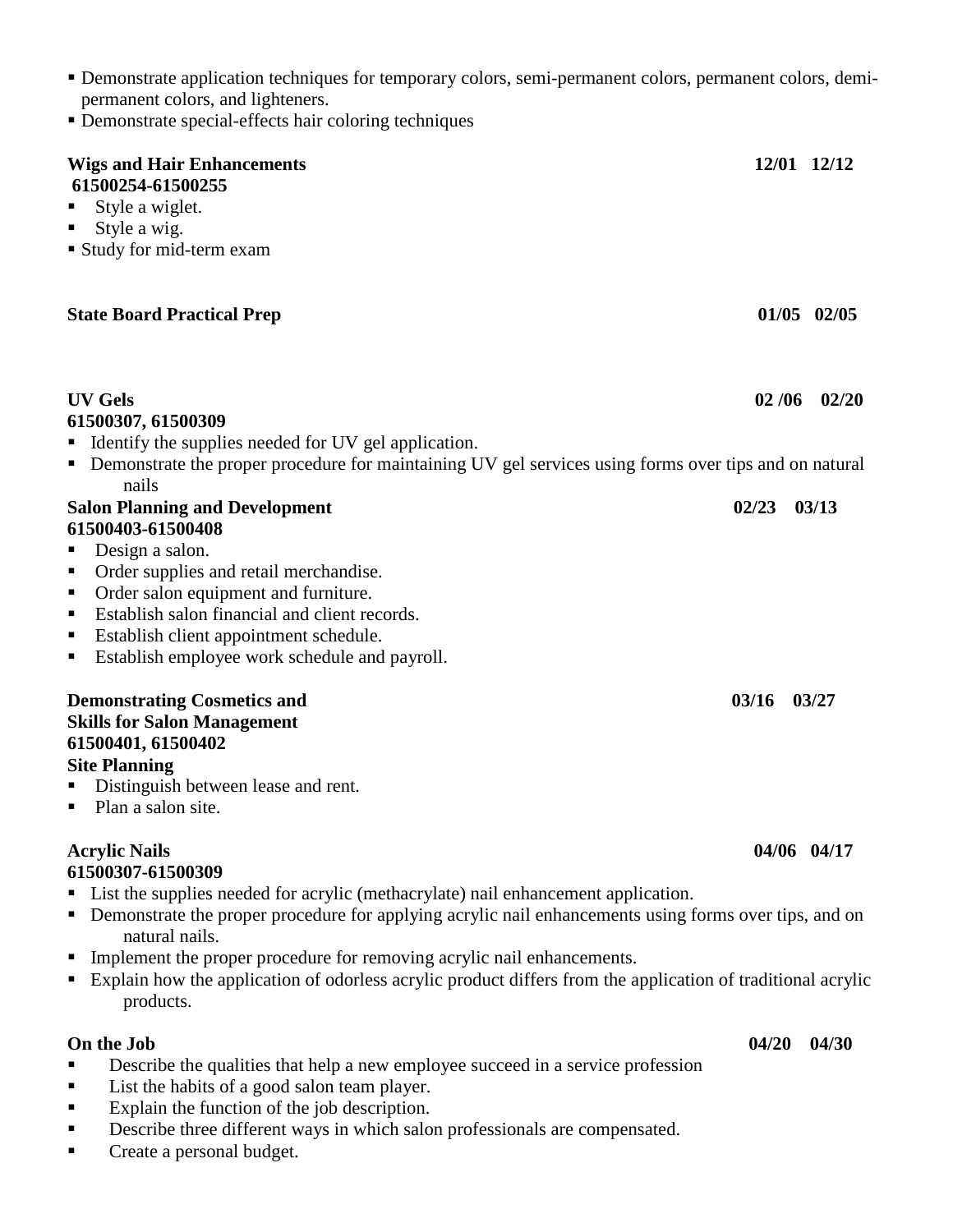- List the principles of selling products and services in the salon.
- List the most effective ways to build a client base.

#### **State Board Written Practice Tests 03/21 04/04**  Practice test will be given every day until all tests are past with an 80 or better %.

#### **Turn in Textbooks and Supplies 05/26 05/26**

#### **Materials Required**

Cosmetology kits and Salon Fundamentals Textbook (Cosmetology kits are included in student fees)

#### **Students need to bring**

- Pens (black or blue)
- **Highlighters**

#### **Uniforms:**

 Students must bring or ware closed toed shoes everyday (Lab coats and name tags which is provided by the school.) If students do not have all their material for class they must clock out and sit up front on Mrs. Harrell's bench.

#### **Evaluations**

| <b>Tests &amp; Projects</b>         | 60%  |
|-------------------------------------|------|
| • Practical                         | 10\% |
| • Homework, Class work, and Quizzes | 10%  |
| $\blacksquare$ Employability        | 20%  |

#### **Grading Scale**

- $A = 90-100$
- B= 80-89
- $C= 70-79$
- $D= 60-69$
- $F = 59$  and below

#### **Make up Work Policy:**

Students know when they miss a day; it is the responsibility of the student to get their makeup work and tests not the instructors. Makeup work is placed in a folder at the end of instructor's desk students need to pick up their own work to makeup. Students have **THREE DAYS** to turn in missed work and makeup a test or it will be a **ZERO**.

**Cell Phone Policy:** Students will be required to place cell phones in a 5x7 padded envelop at the beginning of class. All phones will be locked up and returned to the students after they have finished their assigned cleaning. Failure to turn in cell phones could result in instructor taking the phone.

**Make Up Hours:** 7:45 in the am as juniors and Mon.-Thurs. 12:00 until 3:30 Fri. until 3:00 in the afternoons as seniors